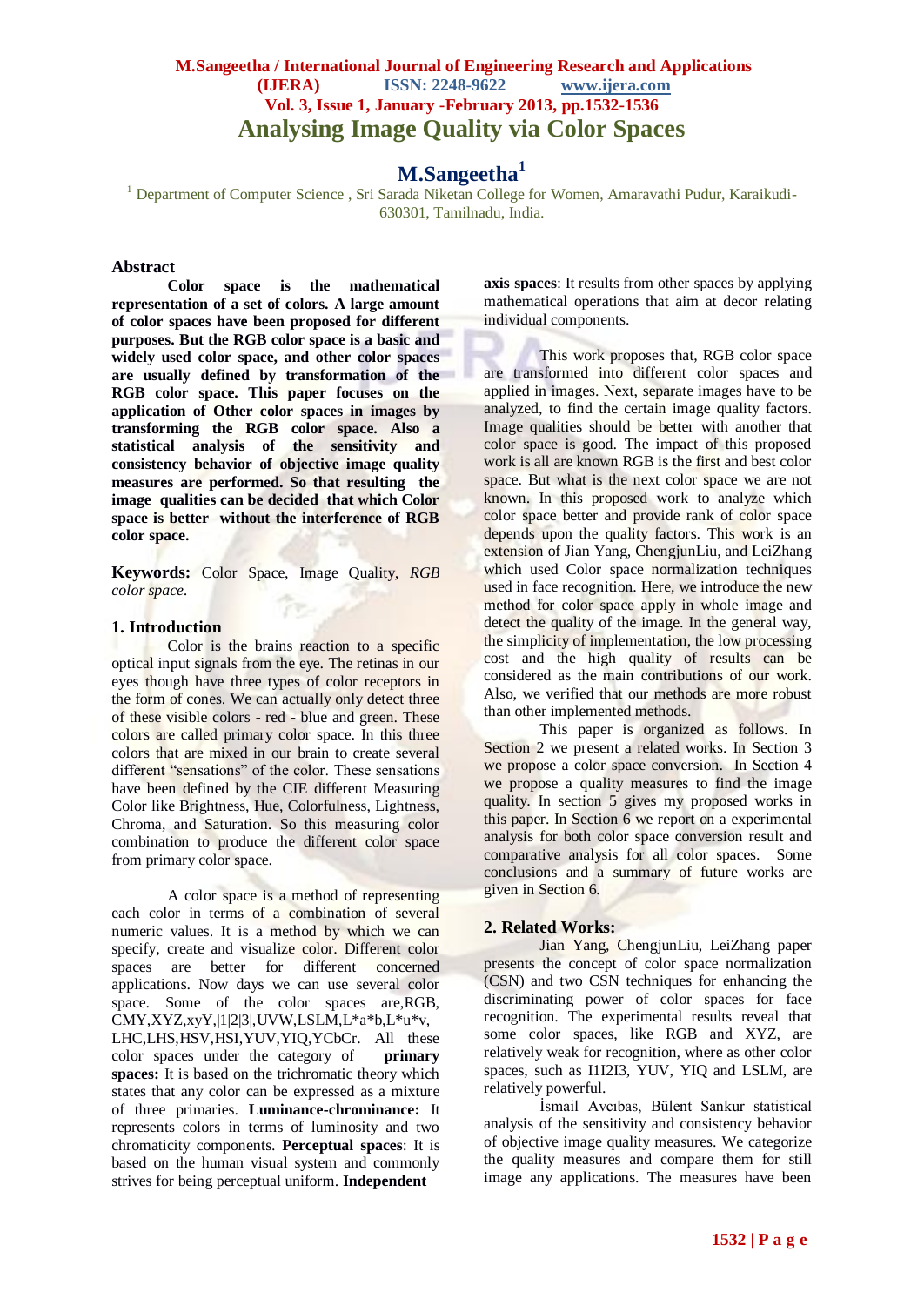categorized into pixel difference-based, correlationbased, edge-based, spectral-based, context-based and HVS-based (Human Visual System-based) measures.

#### **3. Color space conversion**

Color space conversion is the translation of the representation of a color from one basis to another. This typically occurs in the context of converting an image that is represented in one color space to another color space, the goal being to make the translated image look as similar as possible to the original. All the image get color information from which contains only RGB values. In the RGB color space each color appears as a combination of red, green, and blue. RGB is a basic color space for computer graphics because color displays use red, green, and blue to create the desired color. This model is called additive, and the colors are called primary colors. Basically the color space value of RGB is to be known for formulating the other color space conversion. In this paper we concentrate following color space conversion.

#### **3.1. RGB to YIQ conversion**

The YIQ color space was formerly used in the National Tele-vision System Committee (NTSC) television standard. The Y component represents the [luma](http://en.wikipedia.org/wiki/Luminance_(video)) information, and is the only component used by black-and-white television receivers. I and Q represent the [chrominance](http://en.wikipedia.org/wiki/Chrominance) information. The YIQ system, which is intended to take advantage of human color-response characteristics, and can be derived from the corresponding RGB space as follows.

Y  $0.299 \times R + 0.587 \times G + 0.114 \times B$  $0.596 \times R - 0.274 \times G - 0.322 \times B$  $\overline{I}$  $0.212 \times R - 0.523 \times G + 0.311 \times B$ O  $\overline{\phantom{0}}$ 

#### **3.2. RGB to XYZ conversion**

The XYZ color space was derived from a series of experiments in the study of the human perception by the International Commission on Illumination.The transformation from the RGB color space to the XYZ color space is as follow

 $X = 0.618R + 0.177G + 0.205B$ 

 $Y = 2.299R + 0.587G + 0.114B$ 

 $Z=0.56G+0.944B$ 

#### **3.3. RGB to HSI conversion**

HSI means Hue ,Saturation ad Intensity for human perception. It represents color s similarly how the human eye senses colors.The conversion starts form RGB to HIS as follows. First, we

compute chroma, by multiplying saturation by the maximum chroma for a given lightness or value. Next, we find the point on one of the bottom three faces of the RGB cube which has the same hue and chroma as our color (and therefore projects onto the same point in the chromaticity plane). Finally, we add equal amounts of *R*, *G*, and *B* to reach the proper lightness or value.

with

 $\left\{ \begin{array}{rcl} H & = & \arctan(\frac{\beta}{\alpha}) \\ S & = & \sqrt{\alpha^2 + \beta^2} \\ I & = & (R + G + B)/3 \end{array} \right.$  $\left\{\n\begin{array}{l}\n\alpha = R - \frac{1}{2}(G + B) \\
\beta = \frac{\sqrt{3}}{2}(G - B)\n\end{array}\n\right.$ 

#### **3.4. RGB to YCbCr conversion**

It is used as a part of the color image pipeline in video and digital photography systems. Y is the luma component and  $C_B$  and  $C_R$  are the blue-difference and red-difference chroma and red-difference chroma components. The equations of the RGB to YCbCr are formed in a way that rotates the entire nominal RGB color cube and scales it to fit within a (larger) YCbCr color cube.

|  | $Y = 0.2989 \times R + 0.5866 \times G + 0.1145 \times B$   |
|--|-------------------------------------------------------------|
|  | $Cb = -0.1688 \times R - 0.3312 \times G + 0.5000 \times B$ |
|  | $Cr = 0.5000 \times R - 0.4184 \times G - 0.0816 \times B$  |
|  | 3.5. $RGB$ to $L*$ a <sup>*</sup> b                         |

It is more often used as an informal abbreviation for the **CIE 1976**  $(L^*, a^*, b^*)$  color space, whose coordinates are actually (*L\**, *a\**, and *b\**). The color spaces are related in purpose, but differ in implementation. *Perceptually uniform* means that a The  $L^*a^*b^*$  color space includes all perceivable colors which means that its gamut exceeds those of the RGB and CMYK color models. One of the most important attributes of the L\*a\*b\*-model is the device independency. This means that the colors are defined independent of their nature of creation.

$$
\left\{ \begin{array}{ll} L^* & = & 116 \left( \frac{Y}{Y_0} \right)^{\frac{1}{3}} - 16 & \mbox{if} \ \frac{Y}{Y_0} > 0.008856 \\ L^* & = & 903.3 \left( \frac{Y}{Y_0} \right) & \mbox{if} \ \frac{Y}{Y_0} \leq 0.008856 \\ a^* & = & 500 \left[ f(\frac{X}{X_0}) - f(\frac{Y}{Y_0}) \right] \\ b^* & = & 200 \left[ f(\frac{Y}{Y_0}) - f(\frac{Z}{Z_0}) \right] \end{array} \right.
$$
\n
$$
\left\{ \begin{array}{ll} f(U) & = & U^{\frac{1}{3}} \\ f(U) & = & 7.787U + 16/116 & \mbox{if} \ U \leq 0.008856 \end{array} \right.
$$

and

with

$$
U(X,Y,Z) = \frac{4X}{X + 15Y + 3Z} \quad \text{et} \quad V(X,Y,Z) = \frac{9Y}{X + 15Y + 3Z}
$$

#### **4. Quality Measures**

Conversion of an image in each color space the quality may be differing from one color space to other depending on the color space. In the case of conversion image, it is important to reproduce the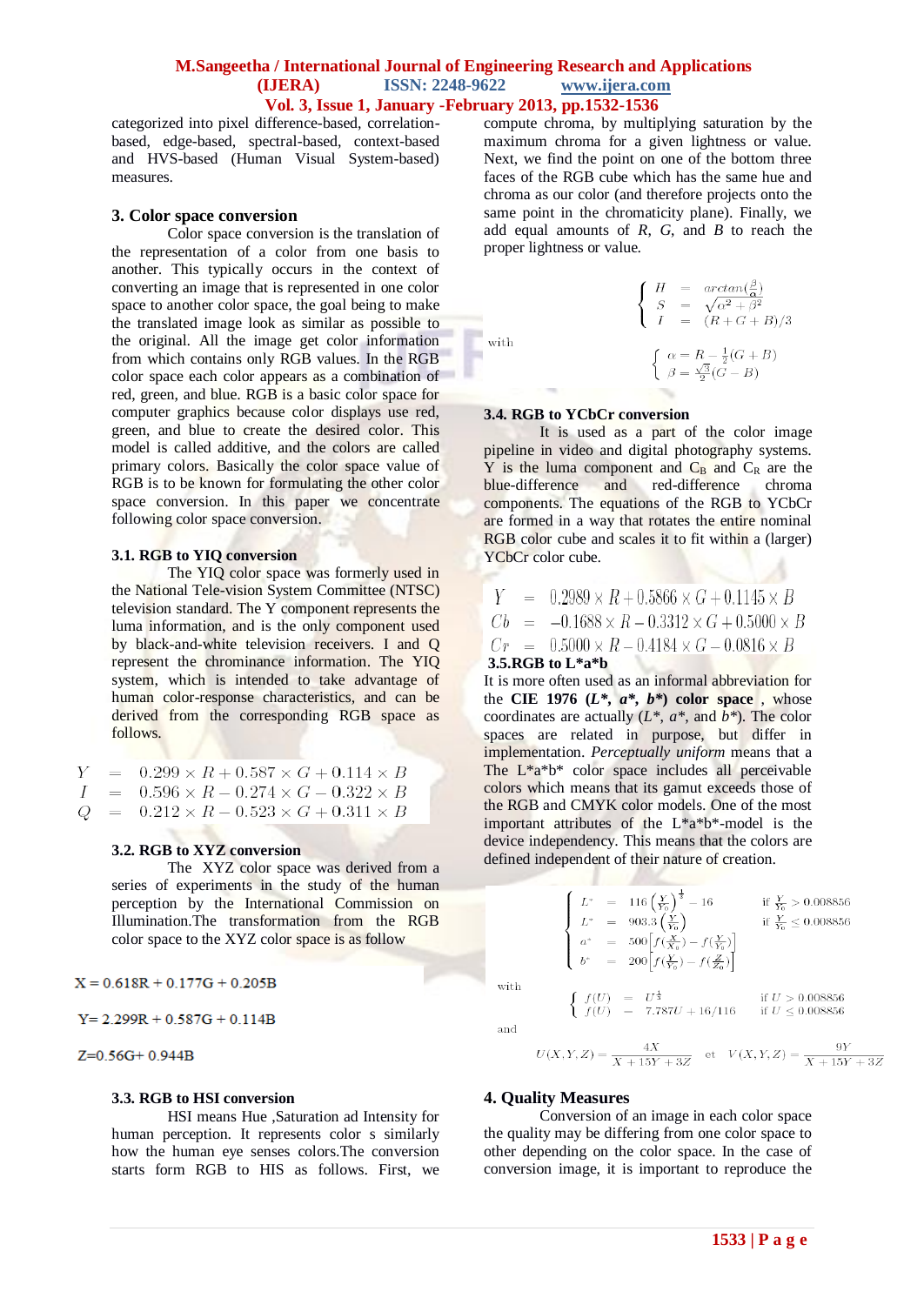image close to the original image so that even the smallest details are readable. Conventional measures are designed to quantify the error, sensitivity between the original image and the converted one, while keeping most of the signal characteristics intact. Imaging systems may introduce some amounts of distortion or artifacts in the signal, so the quality measures are an important problem. There are several techniques and metrics that can be measured objectively and automatically evaluated by a computer program. Therefore, they can be classified as full-reference (FR) methods and noreference (NR) methods. In FR image quality assessment methods, the quality of a test image is evaluated by comparing it with a reference image that is assumed to have perfect quality. NR metrics try to assess the quality of an image without any reference to the original one. In this paper we are using FR methods to measure the quality from original RGB color space Image to Converts Other color spaces images.

#### **4.1 Mean Square Error**

In the image processing the most frequently used measures are deviations between the original and reconstructed images of which the mean square error (MSE) or signal to noise ratio (SNR) being the most common measures. The reasons for these metrics widespread popularity are their mathematical tractability and the fact that it is often straightforward to design systems that minimize the MSE but cannot capture the artifacts like blur or blocking artifacts. The effectiveness of the coder is optimized by having the minimum MSE at a particular conversion. Calculated MSE in color space image into original image to use the Table(1).

#### **4.2 Peak signal-to-Noise Ratio**

Larger SNR and PSNR indicate a smaller difference between the original (without noise) and reconstructed image. The main advantage of this measure is ease of computation but it does not reflect perceptual quality. An important property of PSNR is that a slight spatial shift of an image can cause a large numerical distortion but no visual distortion and conversely a small average distortion can result in a damaging visual artifact, if all the error is concentrated in a small important region. This metric neglects global and composite errors PSNR is calculated using Table(1).

#### **4.3 Average Difference**

A lower value of Average Difference (AD) gives a "cleaner" image as more noise is reduced and it is computed Using Table(1)

#### **4.4 Maximum Difference**

Maximum difference (MD) is calculated using Table(1) and it has a good correlation with MOS for all tested conversion images so this is preferred as a very simple measure as a reference for measuring conversion image quality in different color spaces. Large value of MD means that the image is of poor quality.

#### **4.5 Normalized Correlation**

The closeness between two digital images can also be quantified in terms of correlation function. These measures measure the similarity between two images like a original color space in the image other one converted color space image, hence in this sense they are complementary to the difference based measures. All the correlation based measures tend to 1, as the difference between two images tend to zero. As difference measure and correlation measures complement each other, minimizing Distance measures are maximizing correlation measure and Normalised Correlation is given Table(1).

## **4.6 Normalized Absolute Error**

Normalized absolute error computed by  $table(1)$  is a measure of how far is the conversion image from the original image with the value of zero being the perfect fit. Large value of NAE indicates poor quality of the image.

## **4.7 Structural Content**

Correlation, a familiar concept in image processing, estimates the similarity of the structure of two signals. This measure effectively compares the total weight of an original signal to that of a coded or given. It is therefore a global metric; localized distortions are missed .This measure is also called as structural content. The Structural content is given by Table(1) and if it is spread at 1, then the converted image is of better quality and large value of SC means that the image is poor quality .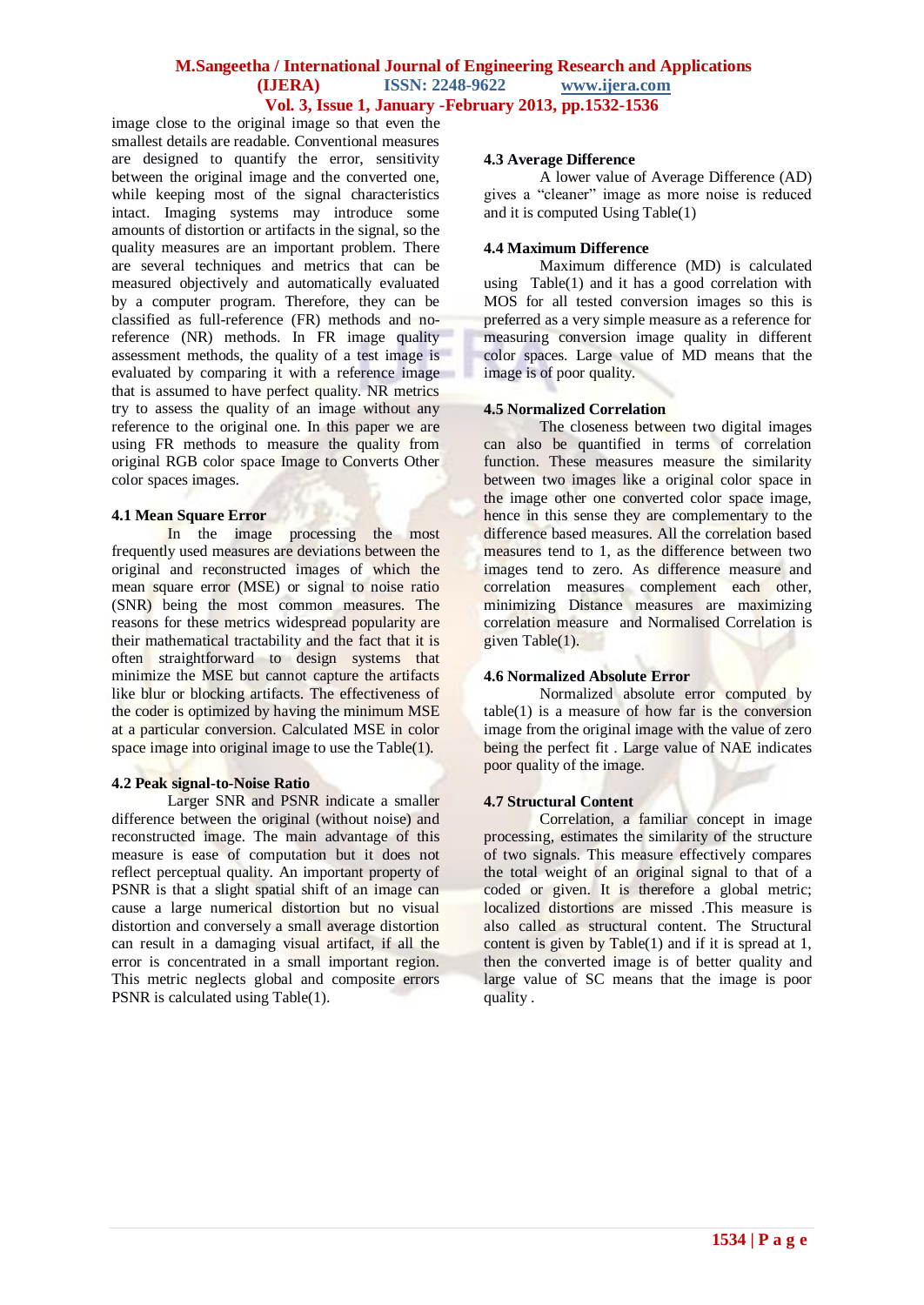| Mean Square Error            | $MSE = \frac{1}{MN} \sum_{i=1}^{M} \sum_{k=1}^{N} (x_{j,k} - x'_{j,k})^2$                                                      |
|------------------------------|--------------------------------------------------------------------------------------------------------------------------------|
| Peak Signal to Noise Ratio   | $PSNR = 10 \log \frac{(2^n-1)^2}{MSE} = 10 \log \frac{255^2}{MSE}$                                                             |
| Normalized Cross-Correlation | $NK = \sum_{j=1}^{M}\,\sum_{k=1}^{N}\,x_{j,k}\cdot x_{j,k}^{\prime}\Bigg/\sum_{j=1}^{M}\,\sum_{k=1}^{N}\,x_{j,k}^{2}$          |
| Average Difference           | $AD = \sum_{j=1}^{M} \sum_{k=1}^{N} (x_{j,k} - x'_{j,k}) / MN$                                                                 |
| Structural Content           | $SC = \sum_{j=1}^{M} \sum_{k=1}^{N} x_{j,k}^2 \Bigg/ \sum_{j=1}^{M} \sum_{k=1}^{N} {x'_{j,k}}^2$                               |
| Maximum Difference           | $MD = Max\left(\left x_{j,k} - x'_{j,k}\right \right)$                                                                         |
| Normalized Absolute Error    | $NAE = \sum_{i=1}^{M} \sum_{k=1}^{N} \left  x_{j,k} - x'_{j,k} \right  / \sum_{i=1}^{M} \sum_{k=1}^{N} \left  x_{j,k} \right $ |

## **5. Methodology**

Hundred images, twenty images each in RGB to YIQ color space, RGB to YCbCr color space, RGB to HSI color space, RGB to L\*a\*b color space and RGB to XYZ color space, of size converted each image equal size for the analysis. The conversion ratio and other quality measures are computed using the original and coded images. In an our analysis original image is RGB color space image and converted other color space image. If the quality of the image should be calculated above quality measure for each color space along with the image. So we obtain the

quality wise image for each color space, the high quality of the image should be identified. That image color space better for other color spaces. In this proposed techniques we are conversion from five color spaces each color space calculated quality measure.

#### **6. Result and Discussion 6.1 Experimental Results:**

In this section, we show the result for RGB color space into different color spaces applying for original image.



Figure 1: Original RGB color space Image







RGB to HSI RGB to  $L^*a^*b$  RGB to YIQ RGB to YCbCr RGB to XYZ Figure 2: Conversion of other color space Images